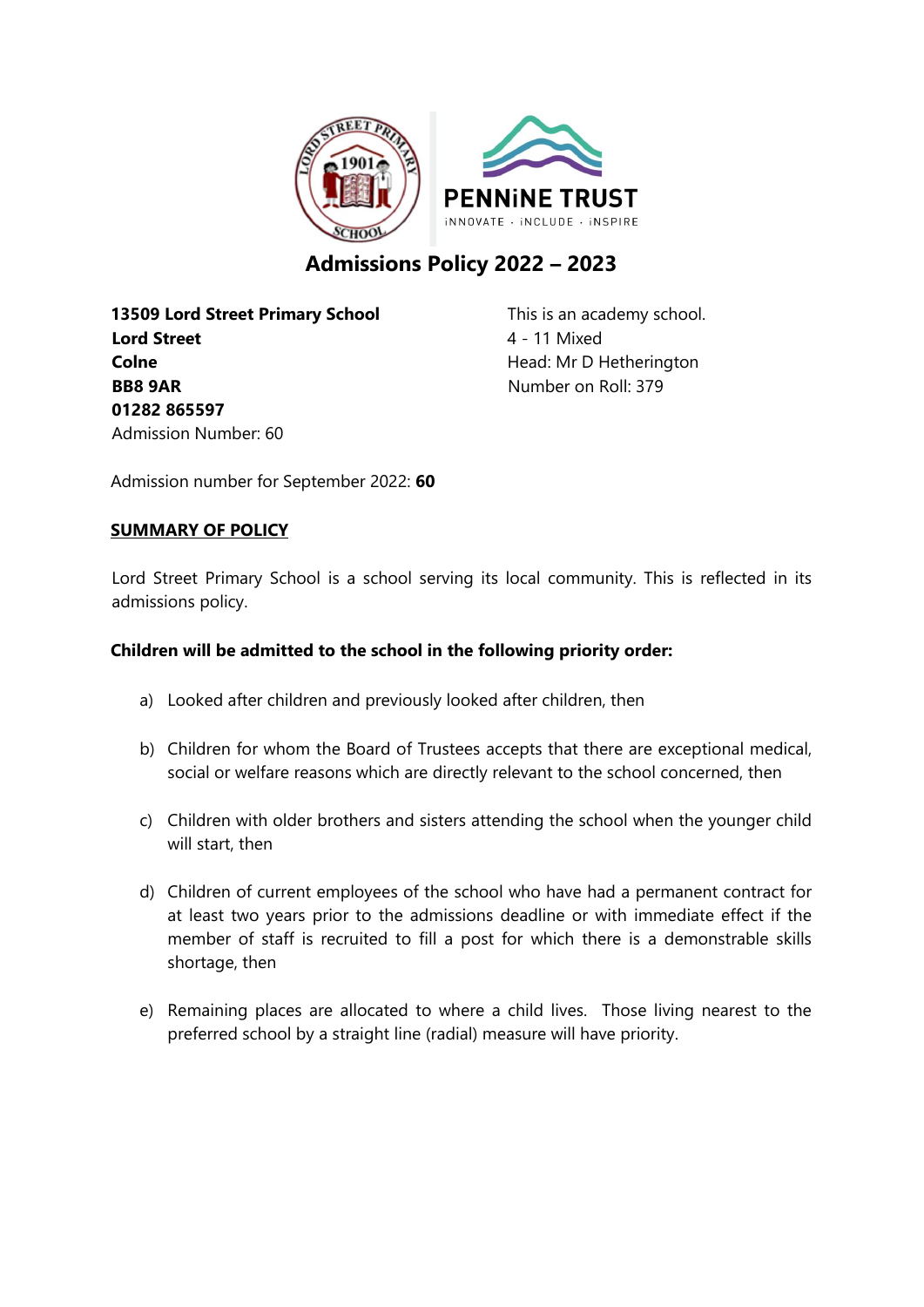# **Definitions and Details**

#### **►Making an Application**

All admissions applications should be made via the Lancashire County Council website: [www.lancashire.gov.uk](http://www.lancashire.gov.uk/) (search on the A-Z for 'school admissions'). Once on the site, families can access all the admissions information. The primary closing date is 15<sup>th</sup> January 2022 with offers being sent out on  $18<sup>th</sup>$  April 2022 (or earlier if the process permits).

# **►Tie break**

The distance criterion which will be used as the tie breaker if there is oversubscription within any of the admission criteria is a straight line (radial) measure. If the Board of Trustees is unable to distinguish between applicants using the published criteria (e.g. twins or same block of flats) places will be offered via a random draw. The distance measure is a straight line (radial) measure centre of building [home] to centre of building [school].

# **►Late Applications**

Applications for school places which are received late will not necessarily be dealt with at the same time as those received by the set deadline. The reasons for a late application may be requested and where these are not exceptional the relevant admission criteria will be initially applied to all others received on time. The late application will be dealt with after this process.

# **►Waiting Lists**

Where we have more applications, the admissions criteria will be used. Children who are not admitted will have their name placed on a waiting list. The names on this waiting list will be in the order resulting from the application of the admissions criteria. Since the date of application cannot be a criterion for the order of names on the waiting list, late applicants for the school will be slotted into the order according to the extent to which they meet the criteria. Thus it is possible that a child who moves into the area later to have a higher priority that one who has been on the waiting list for some time. If a place becomes available within the admission number, the child whose name is at the top of the list will be offered a place. This is not dependent on whether an appeal has been submitted. This waiting list will operate until the end of December in the normal year of admission.

#### **►Address of pupil**

The address used on the school's admission form must be the current one at the time of application, ie the family's main residence. If the address changes subsequently, the parents should notify the school. Where the parents live at different addresses, and there is shared parenting, the address used will normally be the one where child wakes up for the majority of Monday to Friday mornings, if there is any doubt about this, then the address of the Child Benefit recipient will be used. Parents may be asked to show evidence of the child's address as the one claimed. Where there is dispute about the correct address to use, the trustees reserve the right to make enquiries of any relevant third parties, e.g. the child's GP, Council Tax Office, Electoral Registration Officer, utilities provider. For children of UK Service personnel and other Crown Servants returning to the area, proof of the posting is all that is required.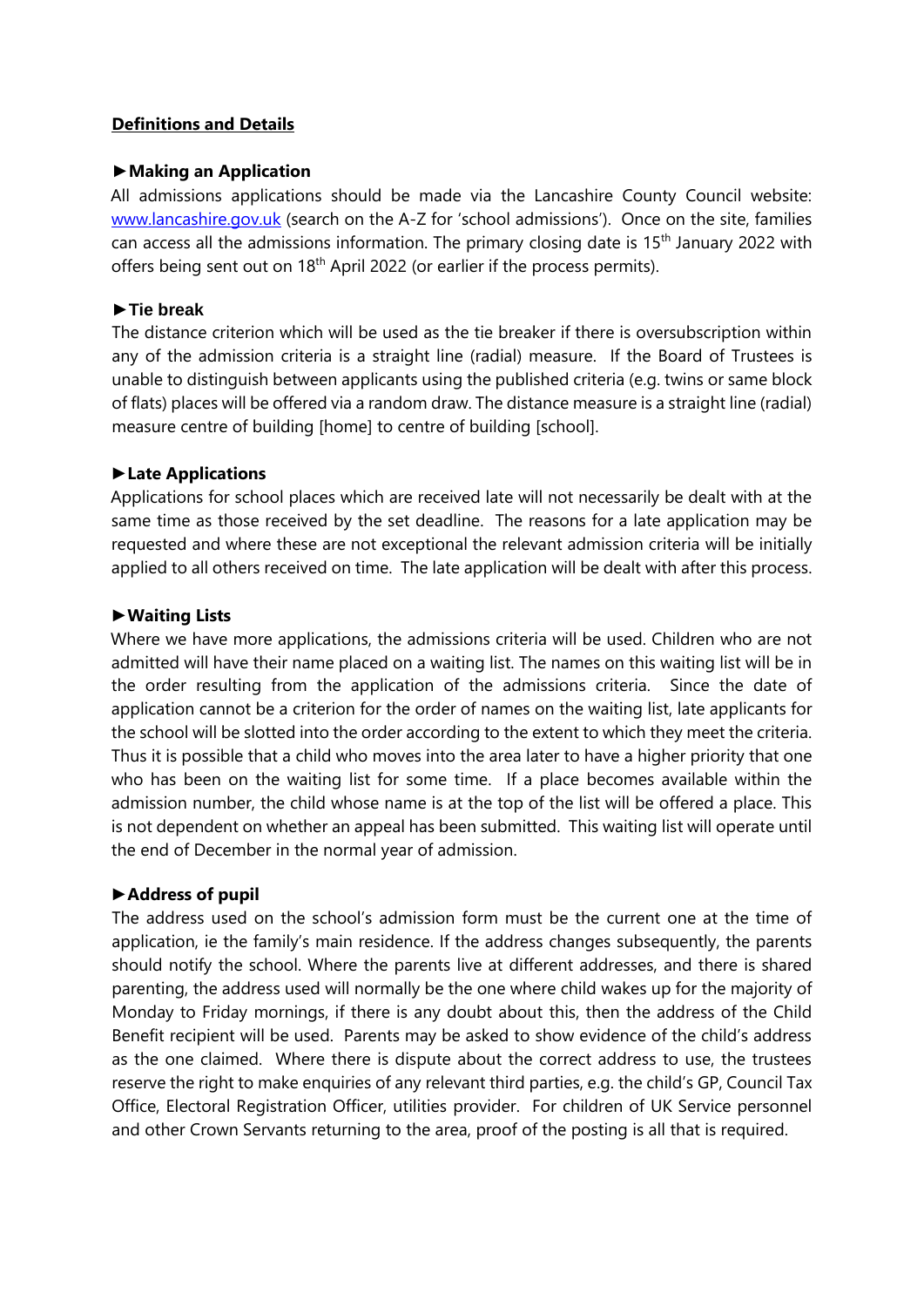#### **►Non-routine or in-year admissions**

It sometimes happens that a child needs to change school other than at the "normal" time; such admissions are known as non-routine or in-year admissions. Parents wishing their child to attend this school should arrange to visit the school. They will be provided with an application form once they have a definite local address. If there is a place in the appropriate class, then the trustees will arrange for the admission to take place. If there is no place, then the Board of Trustees will consider the application and information about how to appeal against the refusal will be provided. Appeals for children moving into the area will not be considered until there is evidence of a permanent address, e.g. exchange of contracts or tenancy agreement with rent book. Please note that you cannot re-apply for a place at a school within the same school year unless there has been relevant, significant and material change in the family circumstances.

#### **►Appeals**

Where the trustees are unable to offer a place because the school is oversubscribed, parents have the right to appeal to an independent admissions appeal panel, set up under the Schools Standards and Framework Act, 1998, as amended by the Education Act, 2002.

Parents should notify the Head of Governance at the school by completing an appeal form obtained from the school's website. Parents will have the opportunity to submit their case to the panel in writing and to attend in order to present their case. You will normally receive 14 days' notice of the place and time of hearing.

Appeals which are received after the deadline will be slotted into the schedule where this is possible. There is no guarantee that this will happen and late appeals may be heard after the stipulated date at a second round of hearings. The schedule is subject to change depending upon the availability of appeal panel members, clerks, venues and the number of appeals for each school (which will vary year on year).

Please note that this right of appeal against the trustees' decision does not prevent you from making an appeal in respect of any other school.

#### **►Fraudulent applications**

Where the Board of Trustees discovers that a child has been awarded a place as the result of an intentionally misleading application from a parent (for example a false claim to residence in the catchment area or of involvement in a place of worship) which effectively denies a place to a child with a stronger claim, then the Board of Trustees is required to withdraw the offer of the place. The application will be considered afresh and a right of appeal offered if a place is refused.

#### **►Deferred admission/ part time provision**

If your child is due to start school during the next academic year, it is important that you apply for a place for September. If your child's fifth birthday is between the months of September and December, then, if you wish it, admission may be deferred until January; if it is between January and April, then admission may be deferred until the start of the summer term though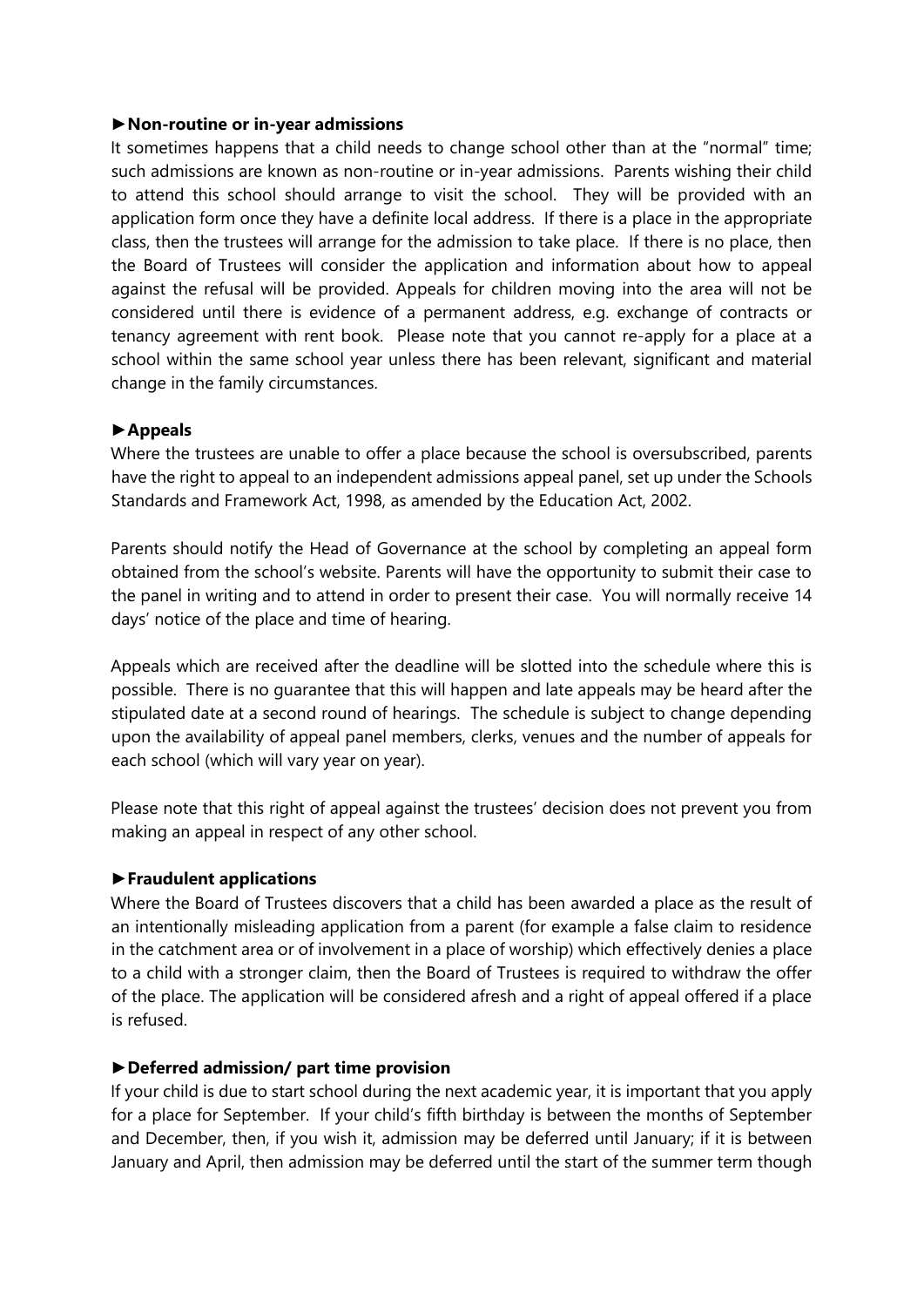it is likely to be in your child's interest to start no later than January. You may also request that your child attend school part time until he/she reaches his/her fifth birthday.

# **►Admission of children outside of their normal age group**

Parents may seek a place for their child outside of their normal age group, for example, if a child is gifted and talented or has experienced problems such as ill health. In addition, the parents of a summer born child [1] may choose not to send that child to school until the September following their fifth birthday and may request that they are admitted out of their normal age group – to reception rather than year 1. Admission Authorities must make clear in their admission arrangements the process for requesting admission out of the normal age group.

Admission authorities must make decisions on the basis of the circumstances of each case and in the best interests of the child concerned. This will include taking account of the parent's views; information about the child's academic, social and emotional development; where relevant, their medical history and the views of a medical professional; whether they have previously been educated out of their normal age group; and whether they may naturally have fallen into a lower age group if it were not for being born prematurely. They must also consider the views of the head teacher of the school concerned. When informing a parent of their decision on the year group the child should be admitted to, the admission authority must set out clearly the reasons for their decision.

Where an admission authority agrees to a parents' request for their child to be admitted out of their normal age group and, as a consequence of that decision, the child will be admitted to a relevant age group (ie the age group to which pupils are normally admitted to the school) the local authority and admission authority must process the application as part of the main admissions round, unless the parental request is made too late for this to be possible, and on the basis of their determined admission arrangements only, including the application oversubscription criteria where applicable. They must not give the application lower priority on the basis that the child is being admitted out of their normal age group. Parents have a statutory right to appeal against refusal of a place at a school for which they have applied. This right does not apply if they are offered a place at the school but it is not in their preferred age group.

[1] The term summer born children relates to all children born from 1 April to 31 August. These children reach compulsory school age on 31 August following their fifth birthday (or on their fifth birthday if it falls on 31 August). It is likely that most requests for summer born children to be admitted out of their normal age group will come from parents of children born in the later summer months or those born prematurely.